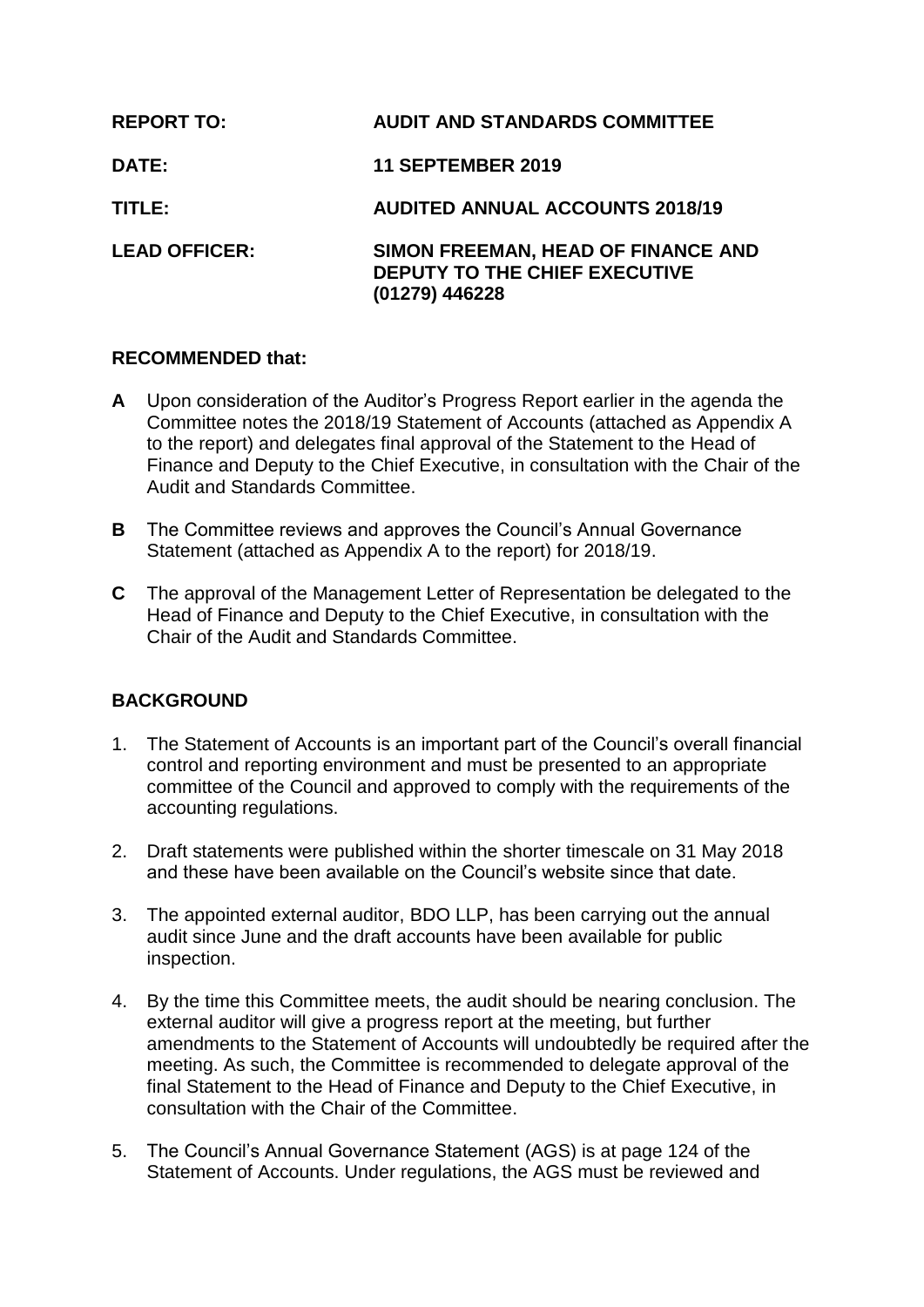approved annually, to ensure that the Council's systems of internal control and governance are effective. The Internal Audit annual report (as approved by the Committee in June 2019) and review of the effectiveness of internal audit form a key element of the review, as does the Council's work on risk and performance management.

- 6. The AGS covers all significant corporate systems, processes and controls, spanning the whole range of the Council's services, including those designed to ensure that:
	- a) The Council's policies are implemented in practice;
	- b) High quality services are delivered efficiently and effectively;
	- c) The Council's values and ethical standards are met;
	- d) Laws and regulations are complied with;
	- e) Required processes are adhered to;
	- f) Financial statements and other published performance information is accurate and reliable; and
	- g) Human, financial, environmental and other resources are managed efficiently and effectively.
- 7. The AGS is required to disclose areas for improvement or monitoring which may impact on the Council being able to achieve its corporate objectives. These are at paragraph 6.2 of the statement.
- 8. The review of the Council's systems of internal control and governance has confirmed that, although there are some areas where arrangements could be strengthened, the Council's overall control environment remains satisfactory.
- 9. International Standards on Auditing guidance requires that the Council provides a 'Letter of Representations' from the person with specific responsibility for the financial statements (the Council's Section 151 Officer). The purpose of the letter is to obtain written representation on matters where the Auditor is relying on the judgement of management rather than on corroborative evidence. Given that the audit is not yet complete in respect of the 2018/19 financial year the letter cannot be issued until after final approval of the statements for which specific delegation is being sought within the recommendations to this report. It is therefore also necessary to seek the same delegation in respect of the Letter of Representation as the approval can only follow the approval of the Statements.